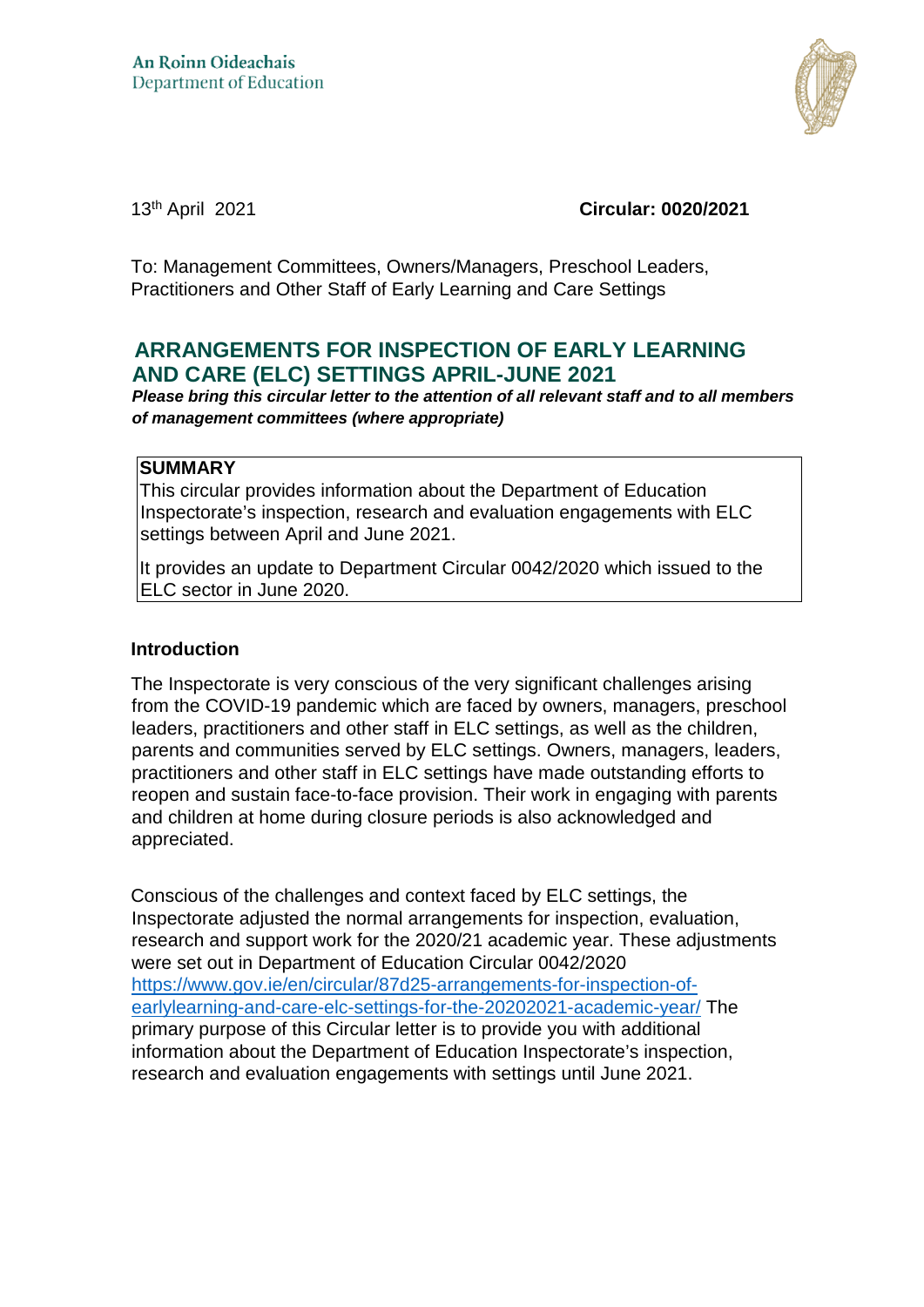

## **1. Inspection and evaluation work April - June 2021**

Enabling all children, particularly the most vulnerable, to remain connected with their ELC settings and to continue to progress in their learning continues to be a priority of both Department of Children, Equality, Disability, Integration and Youth and the Department of Education. Inspectors are very conscious of the critical role played by owners, managers, leaders, practitioners and other staff in ELC settings and parents and the whole setting community in supporting this priority.

The Inspectorate's programme of work in the April -June 2021 period reflects a commitment to supporting ELC settings and ensuring the best possible outcomes for all learners. The programme of work for the remainder of the period to June 2021 will include the following:

#### *Inspection Activity*

The Department of Education Inspectorate will recommence evaluation activity from 12 April 2021 in a manner that is appropriate and respectful of the current context in ELC settings.

In the early stages of resumption of the inspection programme, the focus will be on Follow-Through inspections. These are typically carried out when a setting has a published Early Years Education Inspection report for at least one year to allow for progress against inspection recommendations to take place. In the planning of each of these inspections, consideration will be given to the current context in which the ECCE Programme is operating.

The Inspectorate is also planning for a carefully phased recommencement of the programme of normal inspection work in this period. In line with the Guide to Early Years Education Inspection available at:

<https://assets.gov.ie/25240/e9c7597b2a5644e0b605aa434dd8d08f.pdf> [,](https://assets.gov.ie/25240/e9c7597b2a5644e0b605aa434dd8d08f.pdf) advance notice will be provided to the ELC setting. During this initial contact, arrangements will be made to ensure compliance with public health guidance whilst allowing for the gathering of authentic data to support the evaluation. For example, pre-inspection and post-inspection meetings may be arranged remotely either by telephone or online; we will maximise observation of interactions with children in outdoor settings as far as possible; and carry out observations in a limited number of indoor environments. Additional information to support settings to engage with inspection activity will be provided and discussed when initial contact is made by the Inspector.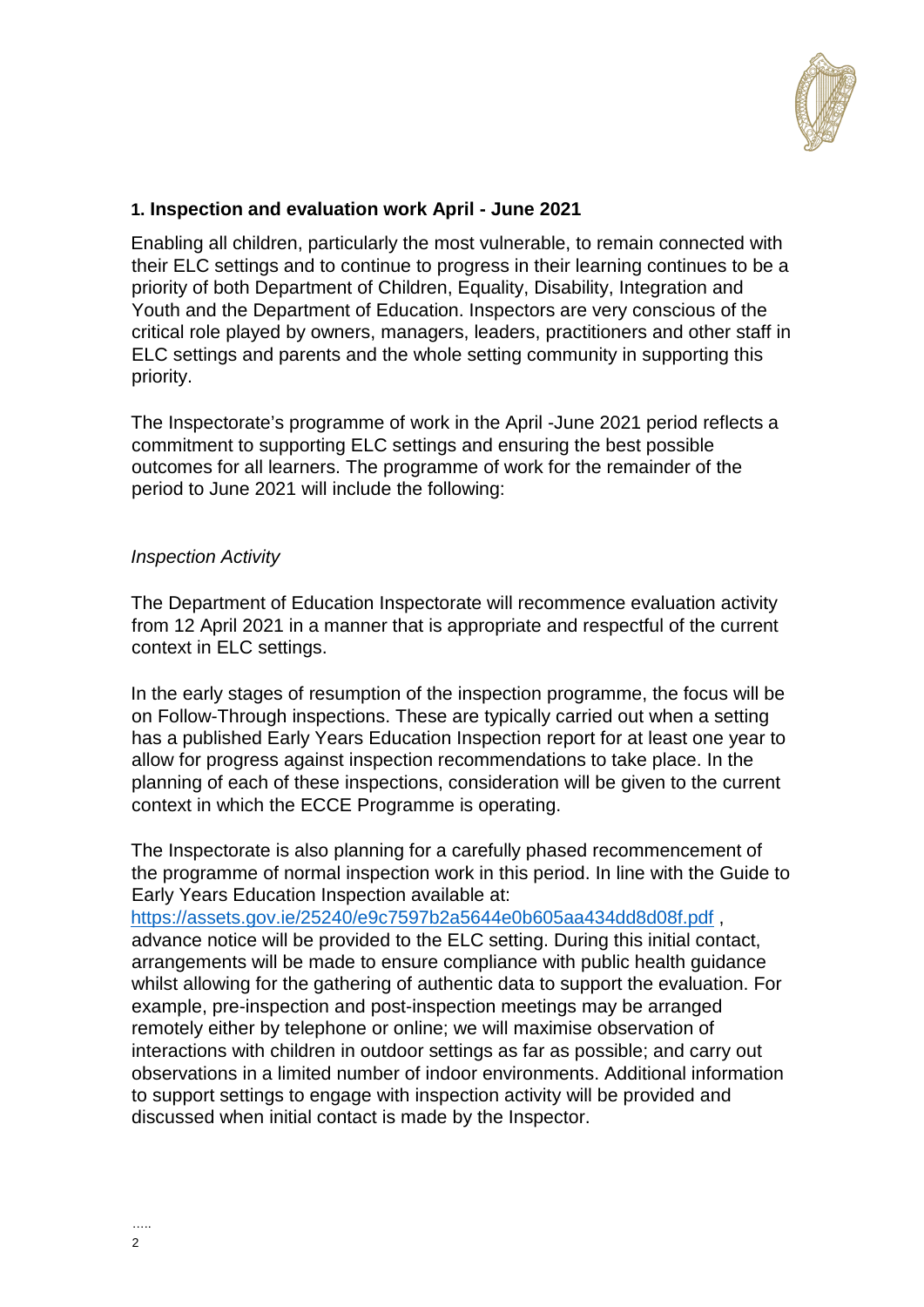

## *Provision of information, guidance and support*

The Inspectorate will continue to draw from the findings of the analysis of education inspection in ELC settings to develop and publish further topics in the webinar series, *Insights: Quality in Education*  [\(https://www.gov.ie/en/publication/c71c0-insights/\).](https://www.gov.ie/en/publication/c71c0-insights/) To date webinars have been

developed to look at the following topics:

• Transitions, Early Literacy, Assessment for Learning, Developing Physical Skills, Self-Evaluation, Effective Outdoor Learning Environments, Equality, Diversity and Inclusion.

Webinars on the following topics are in preparation and will be published in the coming months:

• Promoting Resilience, Partnership with Parents, Working with Mixed-age Groups, Free Play, Promoting Creativity.

In addition to communicating findings of inspection and research, this work enables the collection and sharing of exemplars of effective practice in ELC settings nationally and promotes a common understanding of high quality early education provision and practice amongst all stakeholder groups including early years education professionals, setting leaders, managers, parent and learners.

If you would like to provide feedback/comment on the Insights webinars or receive notification when a new series is published please let us know at the following email address insights info@education.gov.ie

### **2. Plans for the extension of Department of Education (DE) educationfocused inspections to 0-3 year olds**

The DE Inspectorate currently has a quality assurance role in relation to the educational aspects of State-funded education provision for learners from age 2 years and 8 months to age 18 years. It is also tasked with extending this inspection role to include provision for children from  $0 - 3$  years as a commitment in *First 5, A Whole of Government Strategy for Babies, Young Children and their Families*.

As a result of this extended remit, the Inspectorate will have an inspection role in relation to the educational quality of provision in centre-based settings and schools providing for learners from 0 - 18 years. This has the potential to build positive connections across ELC, primary and post-primary education settings and thereby improve the educational transition experiences of children and young people.